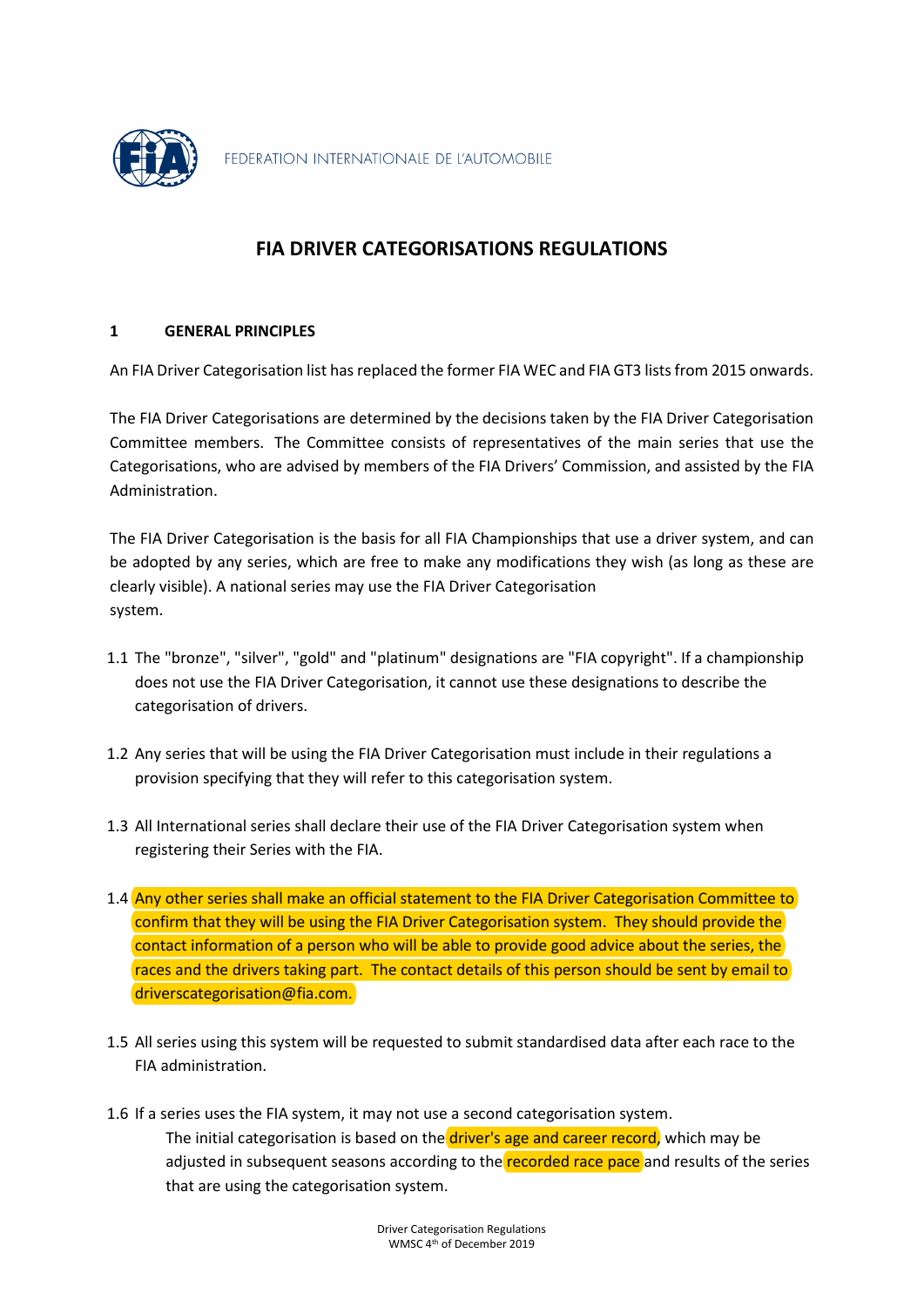- 1.7 No driver may be categorised before he or she reaches his or her sixteenth birthday. Any requests for categorisation received before a driver is aged 16 will be valid from his or her sixteenth birthday.
- 1.8 Any driver requesting a categorisation must specify in which series he or she plans to take part.
- 1.9 Drivers may be removed from the list after 3 years should the Committee have insufficient data.
- 1.10 The list of competitors allowed to take part in any competition will indicate the category attributed to each driver.
- 1.11 Any series may retain the right to adjust the categorisation to the specific nature of their own series.
- 1.12 Any such driver given a temporary categorisation exemption will be indicated on the entry list with an asterisk or other marking. The conditions and regulations governing this should be specified in the sporting regulations of the series in question
- 1.13 Drivers who have not been categorised will not be allowed to take part in any competition which depends on driver categorisation, with the exception of provisional categorisations in accordance with article 4.

### **2 INITIAL CATEGORISATION REQUESTS**

- 2.1 New requests can be made at any point in the year.
- 2.2 Drivers wishing to compete in the Series using the FIA categorisation system must send in a record of achievements to the FIA administration using the following link https://driverscategorisation.fia.com. The drivers will normally be informed of their categorisation at the latest two weeks from the Friday after which they submit their request.
- 2.3 The fees for initial categorisation must be sent to the FIA administration, and will be of an amount of 150 euros for the initial categorisation . Decisions by the FIA administration may be reviewed at the request of the driver alone within 15 days of the publication of the Categorisation Committee's decision, and at a cost of 250 euros , backed up by all the necessary proof and documents. Without proof, the request will not be examined.
- 2.4 This 15-day period begins when the driver receives the email regarding the decision. Only the driver can contest the Committee's decision. Therefore, the direct email address of the driver (and not that of the team manager or any other representative) must be entered on the request form.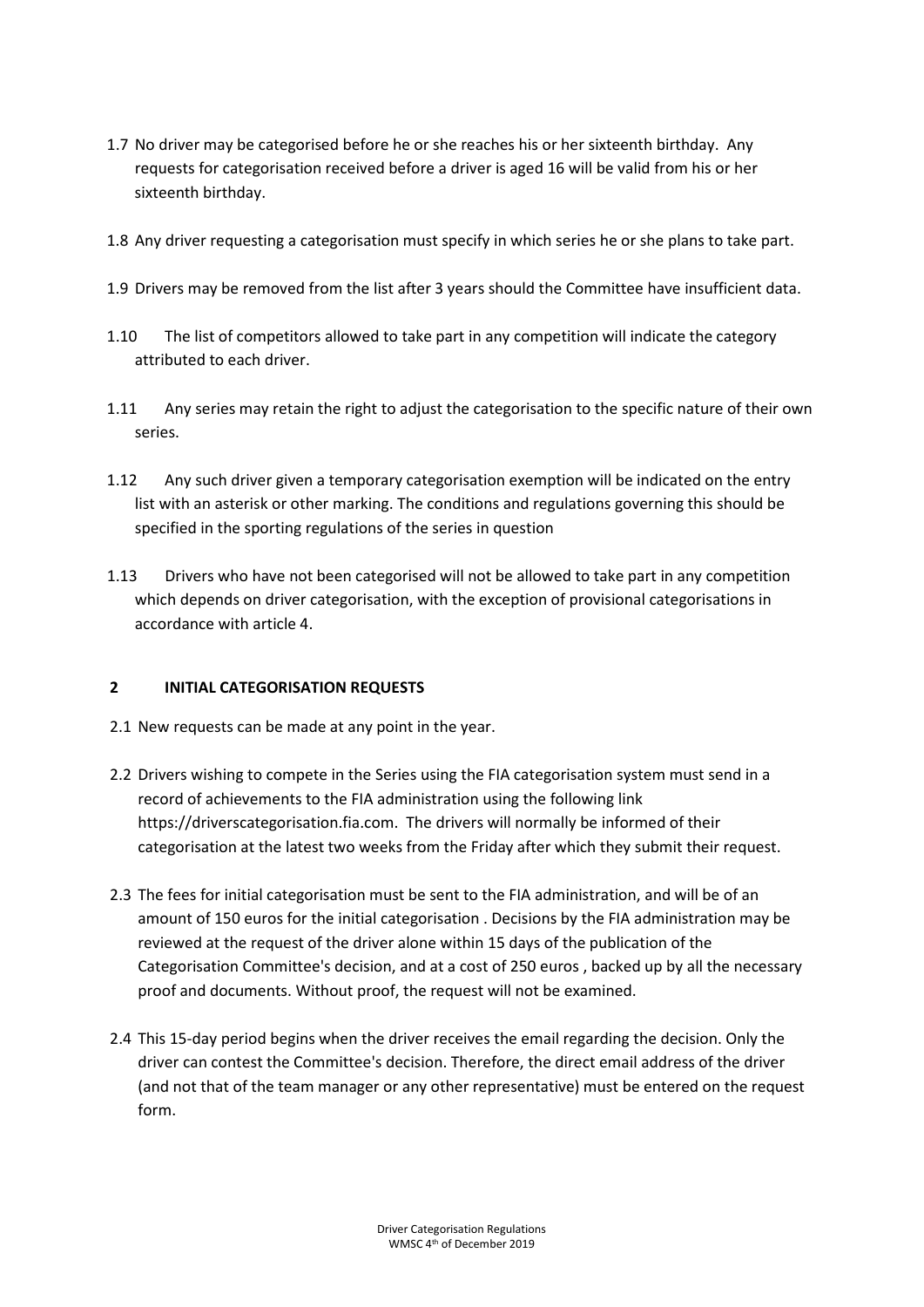- 2.5 Only one request for review of the decision on categorisation will be accepted. Once the 15-day period has passed, the categorisation cannot change until the end of the year.
- 2.6 The fee for drivers requesting an emergency categorisation, and needing a reply within seven days, will be 350 euros.

### 2.7 Exceptional cases will be handled by the Committee during the season.

### **3 ANNUAL REVISION OF CATEGORISATIONS - REQUESTED BY DRIVERS**

- 3.1 Drivers who are on the current categorisastion list may request a revision at any point during the season but by 15<sup>th</sup> of September at the latest, for consideration for the following calendar year.
- 3.2 Any re-categorisation by the Committee on the basis of data received will be published by  $15<sup>th</sup>$  of November at the latest.
- 3.3 The Committee will also decide at the same time regarding any requests for recategorisation from Series Organisers, or according to Age or Championship Results.
- 3.4 Drivers whose category has been changed, those whose request for revision has not been accepted or those who expected to receive a change due to their age may enter a contest against this new categorisation within two weeks of of the list's publication on the FIA website, at a cost of €250. Any such contest must include new data or information in order to be considered. No requests for review from any other driver will be accepted.
- 3.5 The definitive list will be published during the first week of December.

### 4 **ANNUAL REVISION OF CATEGORISATIONS FOR SERIES SPANNING ACROSS TWO YEARS**

- 4.1 Championships or Series which use the Driver Categorisation System and which have a season spanning across two calendar years, or those which take place after the Annual Revision of Categorisation Meeting, will submit their requested changes within three months of the end of their season. The exact dates will be announced by the Committee in collaboration with the Series in question.
- 4.2 The Committee will decide on these requested categorisation changes. The changes will apply for the following calendar year for all Series, but may be used by any series with a Winter Series for their next season.
- 4.3 Any Drivers having requested a change of categorisation mentioning their planned participation in any such Series may have their cases examined at the same time.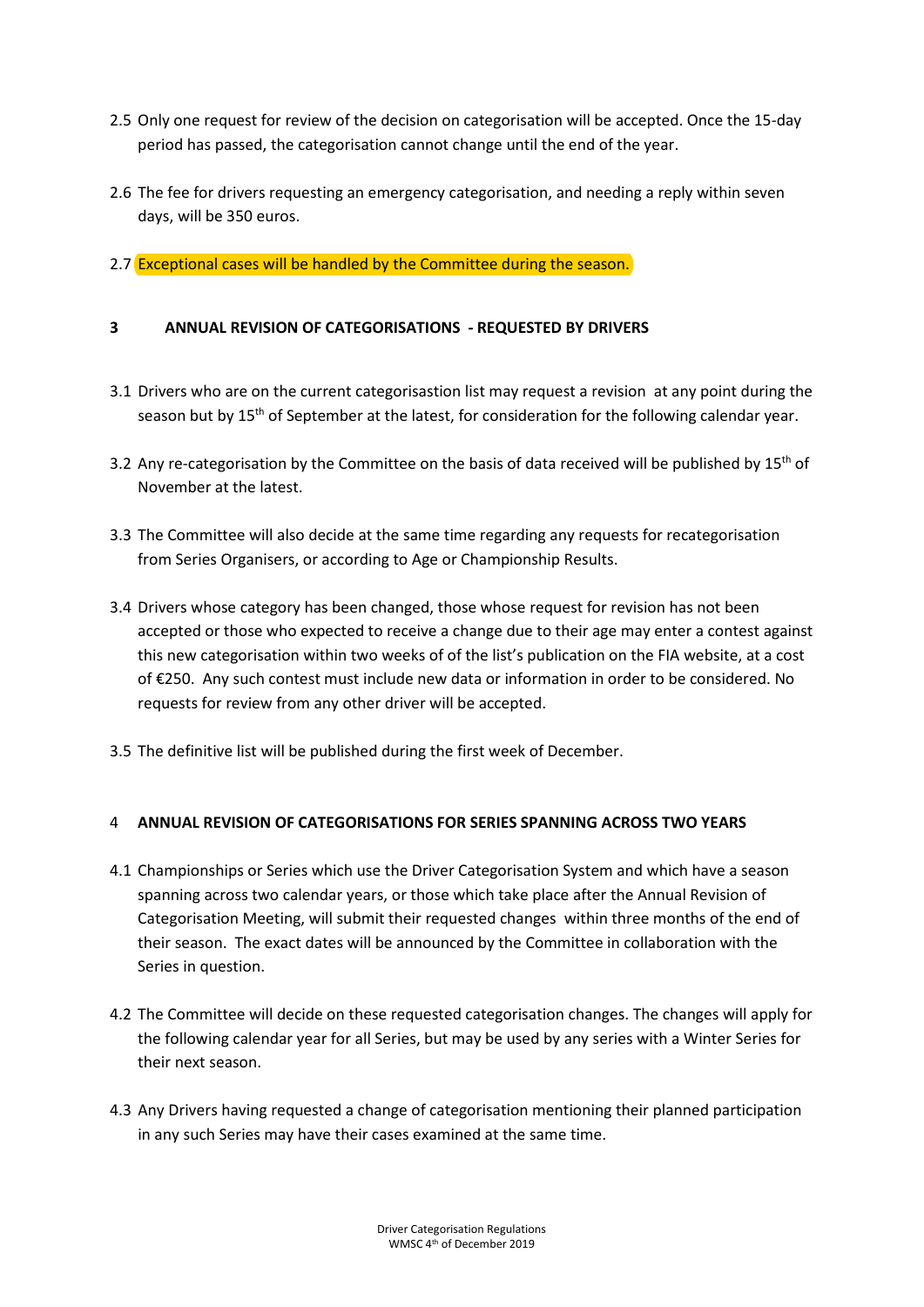4.4 The Championship or Series in question will clarify in their regulations which Categorisation will apply for any such driver.

### **5 PROVISIONAL CATEGORISATIONS**

- 5.1 The Panel of Stewards of any Series may provisionally categorise drivers who announce themselves with their record of achievements after a competition has already begun. A fee must be charged for this, the amount of which will depend on the Series concerned. The fee must not be lower than the emergency categorisation fee.
- 5.2 The Panel of Stewards of any Series may not provisionally categorise drivers who are aged under 16 at the time of a Competition.
- 5.3 Any such provisional categorisations will not constitute an FIA categorisation
- 5.4 The Promoter of each Series is requested to inform the Driver Categorisation Committee of any such provisional categorisations by email on driverscategorisation@fia.com.

### **6 DRIVER EVALUATION PROCEDURE**

6.1 Drivers will be evaluated initially on their record of achievements (age  $+$  career record), then on their overall performance and average time during the races.

6.2 After a driver has received an initial categorisation, this may be adjusted according to their monitored race pace after their first season in a monitored series, with the exception of drivers under 30 with race experience, who will remain Silver as a minimum.

6.3 After a driver has raced in any monitored series for a minimum of three seasons, taking part in at least 75% of the Events in that Series, with an average lap time consistently as slow or slower than the average lap time of drivers of a lower grade competing in the same event, he or she may be considered for a downgrade at the end of the year, with the exception of drivers under 30 with sufficient race experience who will remain Silver as a minimum.

6.4 Average calculations are performed based on the lap times set by each driver during the races which have taken place during a season. For Sprint races, the ten fastest laps are used. For endurance races, 20 laps is recommended where possible.

6.5 This data will be used to calculate the average lap time per driver, which will be sorted to determine the gap between each driver and the fastest driver in the race as well as between the drivers sharing a car in that race. Using time ranges per category of driver (platinum, gold, silver, bronze), and after taking into account any external factor, this information will be used to help the Committee in the analysis of their performance.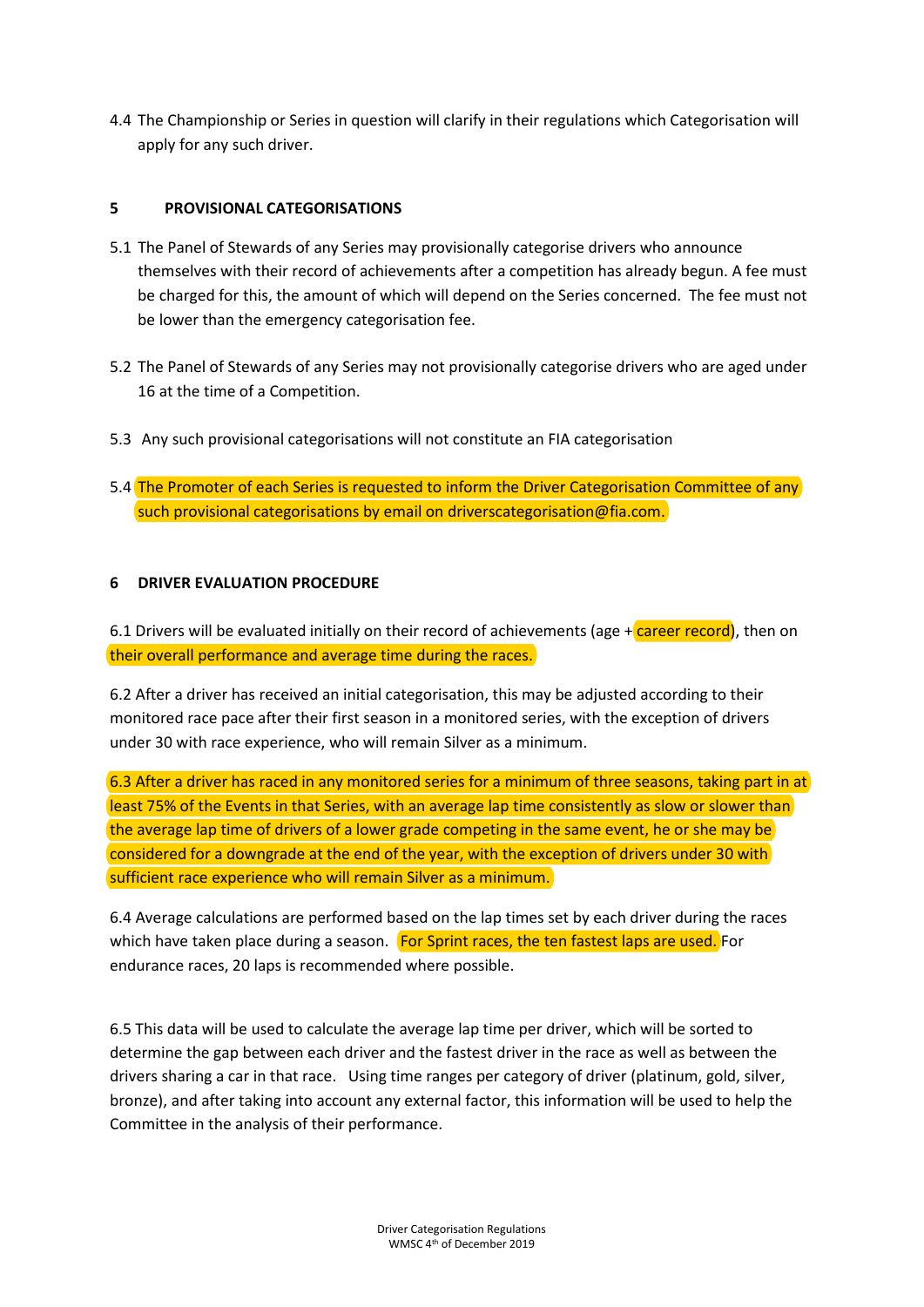6.6 There may be a re-categorisation of a driver if his or her time does not correspond to the expected time range of his or her category. This re-categorisation can only happen between seasons.

# **7 DATA COLLECTION**

7.1 Every Series using the Categorisation is requested to provide the following information by the end of the season. There is a need for good coordination with the promoters and timekeepers in order to collect this data.

 $7.2$  For each race, the Timekeepers are requested to provide a CSV file listing all the drivers and their 10 fastest laps. For endurance races, 20 laps is recommended where possible. The class, car number and car type should also be included. The document must include the Series Name, Race Name, Circuit and Weather Conditions.

 $7.3$  Please also note any significant information related to the race (for example, a long safety car) period or serious weather problems, mainly in sprint races, which could affect the calculations, or anything that changes the results, such as success ballast) and provide pdf versions of the race and qualifying results.

# **8 DEFINITIONS OF THE CATEGORISATIONS**:

8.1 A driver's initial categorisation is established primarily based on their record of achievements (age + career record) as listed below. Continuing categorisation is determined on the assessement of their average times during the races and also on their standing within the criteria listed below.

# 8.2 **PLATINUM**

A driver satisfying at least two of the following criteria:

- has held a Super Licence (for Formula One);
- has won the Le Mans 24 Hours in a professional category (LMP1 / LMGTE Pro);
- has won the FIA World Endurance Championship in a professional category;
- has been a Factory Driver, paid by a car manufacturer, with results to match;
- has finished in the top 5 in the general classification in the FIA International F3000, CART/Champcar, IRL, IndyCar or GP2; all FIA World Championships and FIA World Cups (excluding the FIA GT Nations Cup / FIA Motorsport Games); IMSA P and FIA Formula E Championship.
- has finished in the top 3 in the general classification of an F3 international series\* (FIA F3, British/EuroF3 until 2011) or major international single-seater championship\* (Example: F2, Nissan World Series, Formula Renault 3.5, Super Formula etc.);
- has won the International V8 Supercars Championship;
- has won the Porsche Supercup;
- has won the American Le Mans Series in a professional category;
- has won the IMSA Sportscar Championship in a professional category;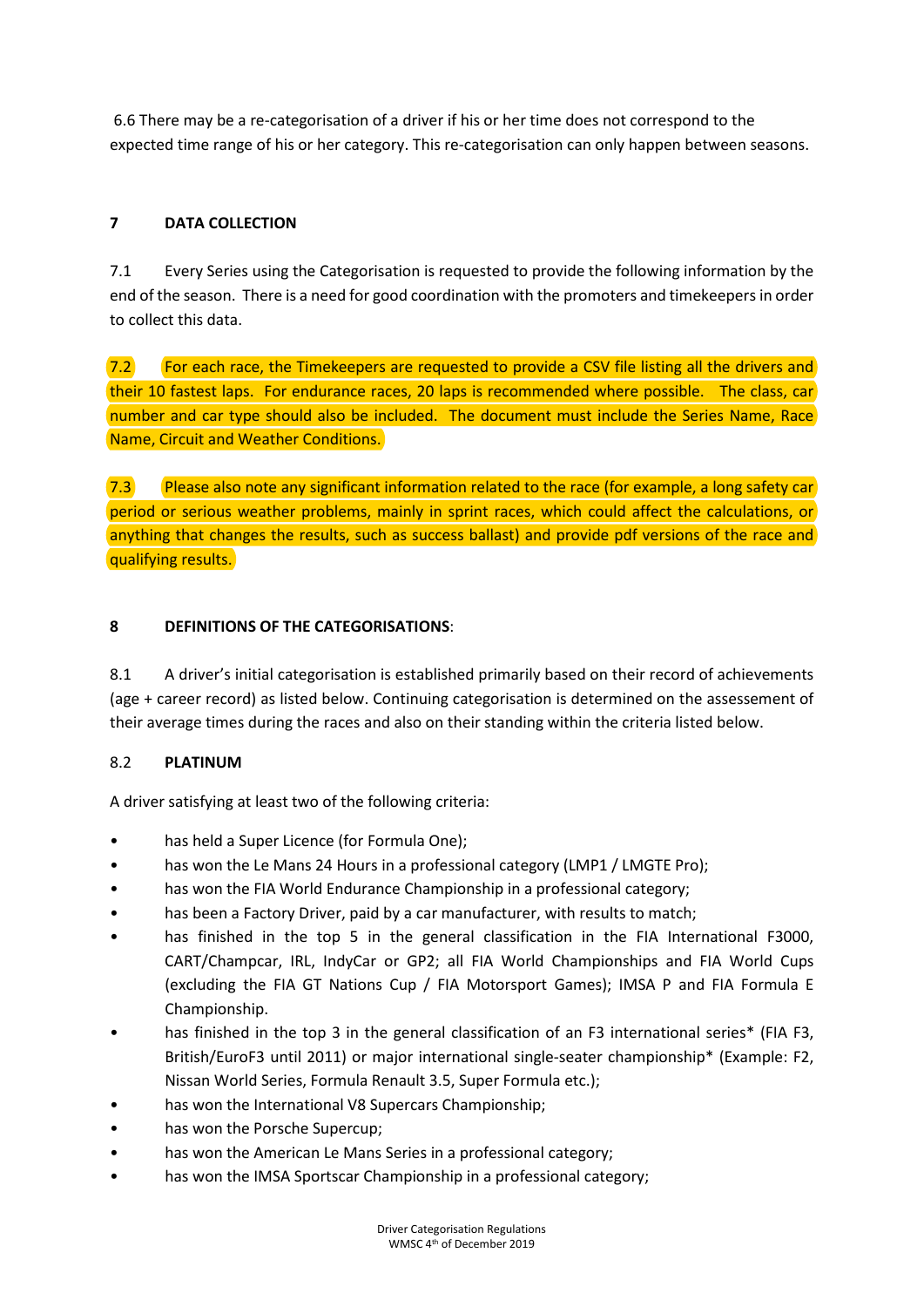- satisfies 3 or more Gold criteria (including repetition of the same criteria);
- is a driver whose performances and achievements, despite not being covered by one of the definitions above, may be considered as Platinum by the FIA. *\*Non-exhaustive list*

### 8.3 **GOLD**

A driver satisfying at least one of the following criteria:

- satisfies one criterion from platinum;
- has finished in the top 3 in the general classification of a secondary international single-seater series **\*** (A1 GP, GP3, Renault V6, Superleague, Eurocup FR2.0, Firestone Indy Lights);
- has won the general classification of a regional or national single-seater series \* (F3, FR2.0, Atlantic Championship up to and including 2009, Euro V8 Series);
- has competed in the FIA F2, GP2, GP3, FIA F3 or Super Formula series since 2012 and has finished on the podium on three or more occasions in one calendar season.
- has finished in the top 3 in the general classification of the Porsche Supercup / DTM / Super GT (GT500 or GT300) / Stock Car Brasil (2016 onwards)
- Has won a major national Porsche Carrera Cup, TC Europe, TC2000 or the BTCC;
- has finished in the top 3 in the general classification of the International V8 Supercars Championship;
- has won a major GT series\* (FIA GT, Blancpain GT Series (Pro), FIA GT1 World Championship, FIA GT3 European Championship, ADAC GT Masters, British GT Championship, Blancpain GT Series Asia, GT Asia) or category of a major Sportscar series\* (ILMC, ELMS, ALMS, Asian Le Mans Series, WEC, IMSA Sportscar Championship) with driver(s) of a lower or the same categorisation; GT4 and LMP3 categories are not included.
- is a driver whose average lap time has been consistently as fast or faster over the majority of the season than the average lap time of Gold drivers competing in the same event of the season (if this time factor was not taken into account, he would be categorised as Silver);
- is a driver whose main professional activity is based around motor sport, and whose performances and achievements, despite not being covered by one of the definitions above, may be considered as Gold by the FIA. *\*Non-exhaustive list*

### 8.4 **SILVER**

A driver satisfying at least one of the following criteria:

- driver aged under 30 and not satisfying the criteria of categories Platinum and Gold;
- driver who has finished in  $1<sup>st</sup>$  place in the general classification of regional or major national championships or international series, or has won a major endurance race;
- driver who has won a non-professional drivers' series\* (Ferrari Challenge, Maserati Trophy, Lamborghini Supertrophy, Porsche GT3 Cup Challenge) or a regional, national or international single-make lower category series organised by a Manufacturer (not including Series which are restricted only to Bronze drivers);
- has competed competitively in high-level international karting competitions;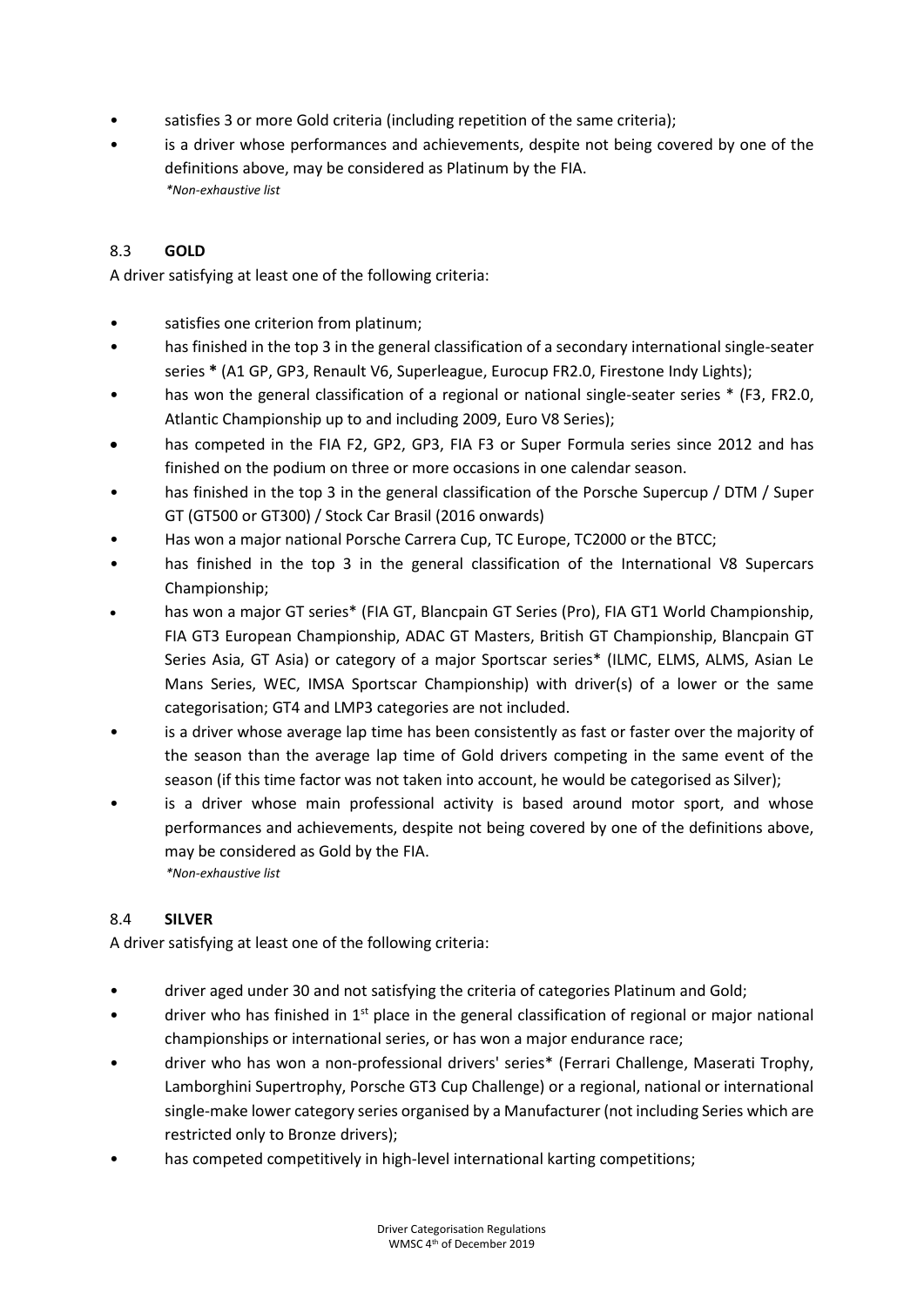- is a driver whose average lap time has been consistently as fast or faster over the majority of the season than the average lap time of Silver drivers competing in the same event of the season (if this time factor was not taken into account, he would be categorised as Bronze);
- is a driver who is actively involved in coaching and instructing;
- driver whose performances and achievements, despite not being covered by one of the definitions above, may be considered as Silver by the FIA. *\*Non-exhaustive list*

### 8.5 **BRONZE**

- Any driver who was over 30 years old when his/her first licence was issued, and who has little or no single-seater experience.
- Any driver over 30, previously categorised as Silver, but with no significant results (titles, pole positions or race wins) and whose performance has been shown to be that of a Bronze driver in a monitored series.
- Any driver under 30 years old with a licence issued for the first time during the same year as their first categorisation and who has not competed in high-level international karting competitions. Any such drivers will be automatically upgraded to Silver for the following year, with the exception of any drivers who have competed in fewer than three Events in their first season and whose times are shown to be of Bronze level.

### **9 CATEGORISATION GENERAL RULES**

The following apply to all categories

9.1 Except for the cases listed below, the driver categorisation of a driver over 50 years old will be reduced by one grade for the season following his/her  $50<sup>th</sup>$  birthday;

9.2 Except for the cases listed below, the driver categorisation of a driver over 55 will be reduced by an additional grade for the season following his/her 55<sup>th</sup> birthday;

9.3 Except for the cases listed below, a driver over 60 will be categorised Bronze for the season following his/her  $60<sup>th</sup>$  birthday;

9.4 Automatic downgrades based on age are given compared to the potential highest categorisation a driver has, or would have, held, based on their career as a whole.

9.5 Any driver who has downgraded in the 3-year period before his/her  $50<sup>th</sup>$ ,  $55<sup>th</sup>$  and  $60<sup>th</sup>$ birthdays will not be downgraded again on reaching that birthday.

9.6 No driver will be downgraded for any reason (including age) at the end of a year in which he or she has won a category of a series or championship listed in the definitions in section 8 above.